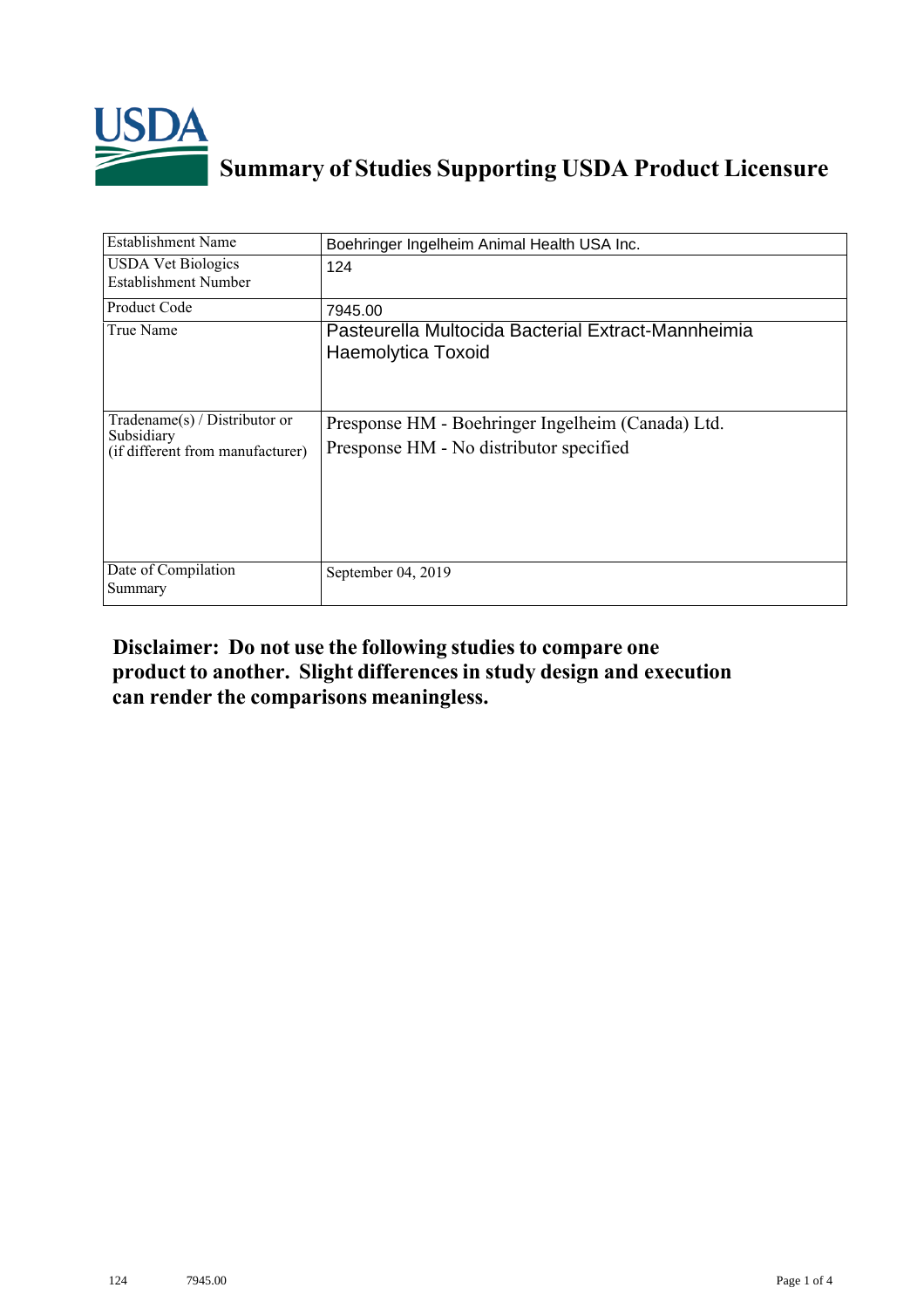| <b>Study Type</b>              | Efficacy                                                                                                                                                                                                                                                                                                                    |
|--------------------------------|-----------------------------------------------------------------------------------------------------------------------------------------------------------------------------------------------------------------------------------------------------------------------------------------------------------------------------|
| <b>Pertaining to</b>           | Mannheimia (Pasteurella) haemolytica                                                                                                                                                                                                                                                                                        |
| <b>Study Purpose</b>           | Demonstration of efficacy against disease caused by M.                                                                                                                                                                                                                                                                      |
|                                | haemolytica                                                                                                                                                                                                                                                                                                                 |
| <b>Product Administration</b>  |                                                                                                                                                                                                                                                                                                                             |
| <b>Study Animals</b>           | <b>Bovine</b>                                                                                                                                                                                                                                                                                                               |
| <b>Challenge Description</b>   |                                                                                                                                                                                                                                                                                                                             |
| <b>Interval observed after</b> |                                                                                                                                                                                                                                                                                                                             |
| challenge                      |                                                                                                                                                                                                                                                                                                                             |
| <b>Results</b>                 | Study data were evaluated by USDA-APHIS prior to product<br>licensure and met regulatory standards for acceptance at the time<br>of submission. No data are published because this study was<br>submitted to USDA-APHIS prior to January 1, 2007, and APHIS<br>only requires publication of data submitted after that date. |
| <b>USDA Approval Date</b>      | November 17, 1994                                                                                                                                                                                                                                                                                                           |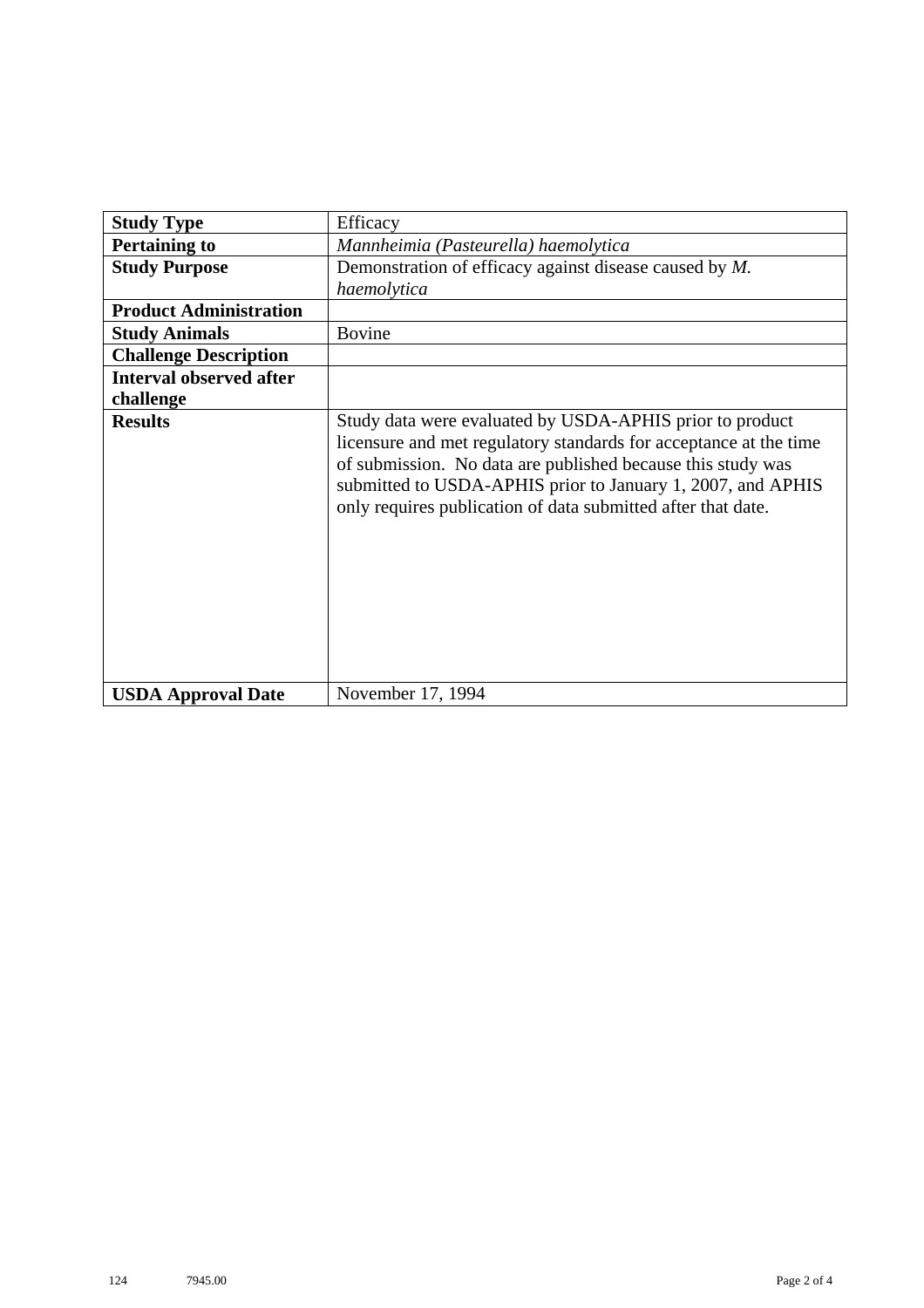| <b>Study Type</b>              | Efficacy                                                                                                                                                                                                                                                                                                                    |
|--------------------------------|-----------------------------------------------------------------------------------------------------------------------------------------------------------------------------------------------------------------------------------------------------------------------------------------------------------------------------|
| <b>Pertaining to</b>           | Pasteurella multocida                                                                                                                                                                                                                                                                                                       |
| <b>Study Purpose</b>           | Demonstration of efficacy against disease caused by <i>Pasteurella</i><br>multocida                                                                                                                                                                                                                                         |
| <b>Product Administration</b>  |                                                                                                                                                                                                                                                                                                                             |
| <b>Study Animals</b>           | <b>Bovine</b>                                                                                                                                                                                                                                                                                                               |
| <b>Challenge Description</b>   |                                                                                                                                                                                                                                                                                                                             |
| <b>Interval observed after</b> |                                                                                                                                                                                                                                                                                                                             |
| challenge                      |                                                                                                                                                                                                                                                                                                                             |
| <b>Results</b>                 | Study data were evaluated by USDA-APHIS prior to product<br>licensure and met regulatory standards for acceptance at the time<br>of submission. No data are published because this study was<br>submitted to USDA-APHIS prior to January 1, 2007, and APHIS<br>only requires publication of data submitted after that date. |
| <b>USDA Approval Date</b>      | November 17, 1994                                                                                                                                                                                                                                                                                                           |